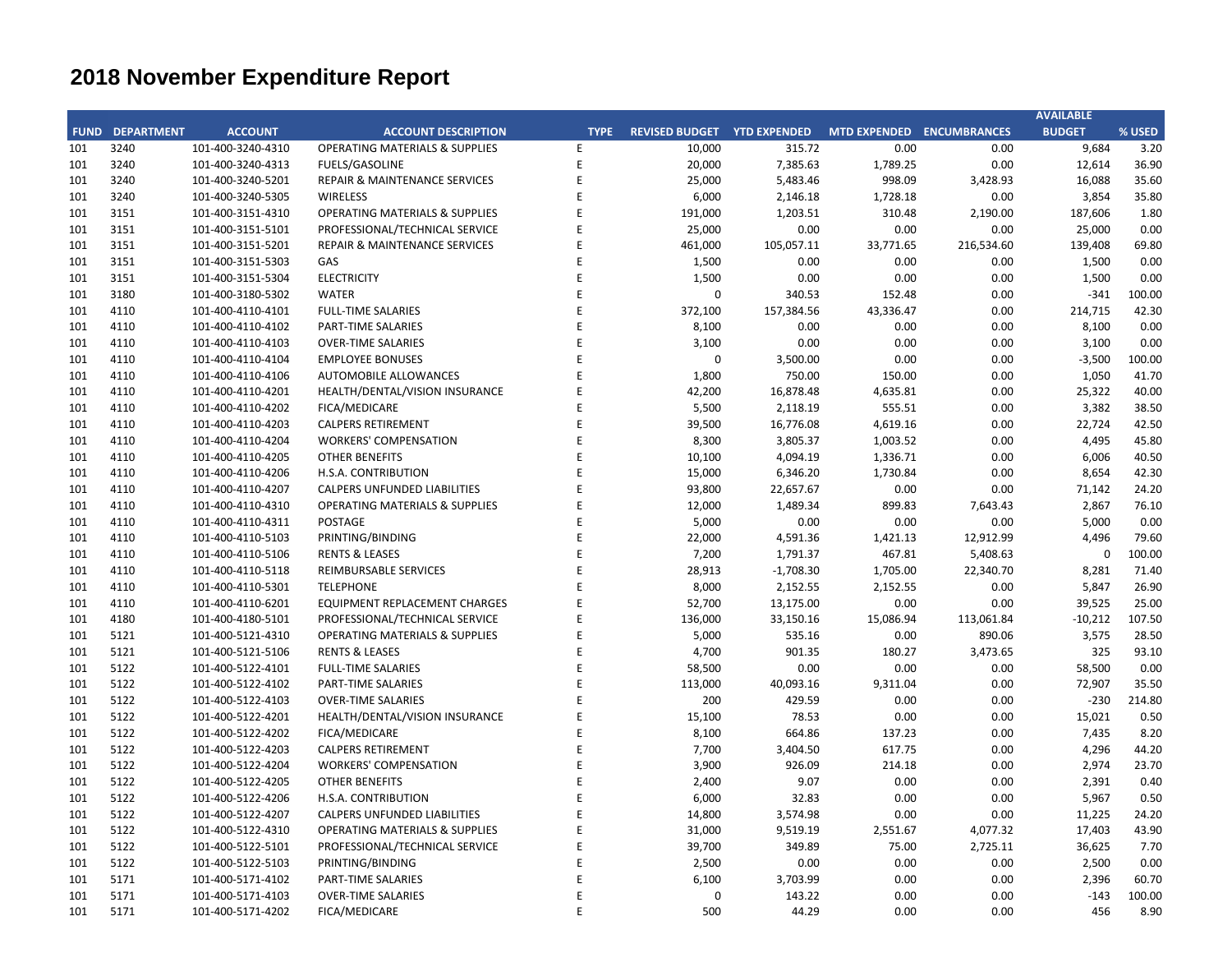## **CITY OF RANCHO PALOS VERDES SUMMARY OF EXPENDITURES - ALL FUNDS November 30, 2019**

|             |                                              |                       |                    | FY 2019-20                                                   |              |             | FY 2018-19                             |                                                   |            |
|-------------|----------------------------------------------|-----------------------|--------------------|--------------------------------------------------------------|--------------|-------------|----------------------------------------|---------------------------------------------------|------------|
| <b>FUND</b> | <b>FUND DESCRIPTION</b>                      | <b>REVISED BUDGET</b> | <b>YTD ACTUALS</b> | <b>YTD ACTUALS +</b><br><b>YTD ENCUMB.</b><br><b>ENCUMB.</b> |              | <b>USED</b> | <b>YTD ACTUALS +</b><br><b>ENCUMB.</b> | YEAR OVER YEAR CHANGE<br><b>ACTUALS + ENCUMB.</b> |            |
| 223         | <b>SUBREGION ONE MAINTENANCE</b>             | 46,800                | 16,085             | 16,570                                                       | 32,655       | 69.8%       | 38,499                                 | (5,844)                                           | $-15.2%$   |
| 224         | <b>MEASURE A MAINTENANCE</b>                 | 100,000               | 25,000             | $\mathbf 0$                                                  | 25,000       | 25.0%       | 22,500                                 | 2,500                                             | 11.1%      |
| <b>225</b>  | ABALONE COVE SEWER DISTRICT                  | 648,100               | 23,868             | 30,434                                                       | 54,301       | 8.4%        | 14,624                                 | 39,678                                            | 271.3%     |
| 227         | GINSBERG CULTURAL ARTS BLDG.                 | $\pmb{0}$             | $\mathbf 0$        | $\mathbf 0$                                                  | $\mathbf 0$  | 0.0%        | $\mathbf 0$                            | $\mathbf 0$                                       | 0.0%       |
| 228         | DONOR RESTRICTED CONTRIBUTIONS               | 32,331                | 5,037              | 18,144                                                       | 23,181       | 71.7%       | 169,388                                | (146, 207)                                        | $-86.3%$   |
|             | <b>TOTAL SPECIAL REVENUE FUNDS</b>           | 8,250,659             | 1,050,860          | 2,663,958                                                    | 3,714,818    | 45.0%       | 5,877,418                              | (2, 162, 601)                                     | $-36.8%$   |
|             |                                              |                       |                    |                                                              |              |             |                                        |                                                   |            |
| <b>300</b>  | <b>CAPITAL PROJECTS FUNDS</b>                |                       |                    |                                                              |              |             |                                        |                                                   |            |
|             | 310 COMMUNITY DEVELOPMENT BLOCK GRANT (CDBG) | 280,498               | 31,615             | 129,646                                                      | 161,261      | 57.5%       | 67,320                                 | 93,941                                            | 139.5%     |
| 330         | <b>INFRASTRUCTURE IMPROVEMENTS</b>           | 12,312,909            | 1,000,100          | 4,867,860                                                    | 5,867,960    | 47.7%       | 6,287,756                              | (419, 796)                                        | $-6.7%$    |
| 331         | <b>FEDERAL GRANTS</b>                        | $\mathbf 0$           | 0                  | $\mathbf 0$                                                  | $\mathbf 0$  | 0.0%        | 79,000                                 | (79,000)                                          | $-100.0\%$ |
|             | 332 STATE GRANTS                             | 563,665               | 46,464             | 450,314                                                      | 496,778      | 88.1%       | 144,320                                | 352,458                                           | 244.2%     |
| -334        | <b>QUIMBY PARK DEVELOPMENT</b>               | 862,341               | 471,521            | 391,185                                                      | 862,706      | 100.0%      | 6,568                                  | 856,138                                           | 13035.6%   |
| 336         | LOW-MODERATE INCOME HOUSING                  | $\mathbf 0$           | $\mathbf 0$        | $\mathbf 0$                                                  | $\mathbf 0$  | 0.0%        | $\mathbf 0$                            | $\mathbf 0$                                       | 0.0%       |
| -337        | AFFORDABLE HOUSING PROJECTS                  | $\mathbf 0$           | 0                  | $\mathbf 0$                                                  | $\mathbf 0$  | 0.0%        | 0                                      | $\mathbf 0$                                       | 0.0%       |
| 338         | DEVELOPMENT IMPACT MITIGATION (EET)          | 310,000               | 48,513             | 256,271                                                      | 304,784      | 98.3%       | $\mathbf{0}$                           | 304,784                                           | 0.0%       |
|             | 340 BICYCLE & PEDESTRIAN ACCESS              | $\pmb{0}$             | 0                  | $\mathbf 0$                                                  | $\mathbf 0$  | 0.0%        | $\mathbf 0$                            | $\mathbf 0$                                       | 0.0%       |
|             | <b>TOTAL CAPITAL PROJECTS FUNDS</b>          | 14,329,413            | 1,598,212          | 6,095,276                                                    | 7,693,488    | 53.7%       | 6,584,963                              | 1,108,525                                         | 16.8%      |
| 500         | <b>ENTERPRISE FUNDS</b>                      |                       |                    |                                                              |              |             |                                        |                                                   |            |
|             | 501 WATER QUALITY FLOOD PROTECTION           | 0                     | 0                  | $\mathbf 0$                                                  | $\mathbf 0$  | 0.0%        | $\mathbf 0$                            | $\mathbf 0$                                       | 0.0%       |
|             | <b>TOTAL ENTERPRISE FUNDS</b>                | $\mathbf{0}$          | $\mathbf{0}$       | $\bf{0}$                                                     | $\mathbf{0}$ | 0.0%        | $\mathbf{0}$                           | $\mathbf{0}$                                      | 0.0%       |
|             |                                              |                       |                    |                                                              |              |             |                                        |                                                   |            |
| 600         | <b>INTERNAL SERVICE FUND</b>                 |                       |                    |                                                              |              |             |                                        |                                                   |            |
|             | 681 EQUIPMENT REPLACEMENT                    | 865,973               | 36,490             | 236,790                                                      | 273,280      | 31.6%       | 239,643                                | 33,637                                            | 14.0%      |
|             | 685 EMPLOYEE BENEFITS                        | $\mathbf 0$           | $\mathbf 0$        | $\mathbf 0$                                                  | $\mathbf 0$  | 0.0%        | $\mathbf 0$                            | $\overline{0}$                                    | 0.0%       |
|             | <b>TOTAL INTERNAL SERVICE FUNDS</b>          | 865,973               | 36,490             | 236,790                                                      | 273,280      | 31.6%       | 239,643                                | 33,637                                            | 14.0%      |
|             | <b>REDEVELOPMENT AGENCY</b>                  |                       |                    |                                                              |              |             |                                        |                                                   |            |
| 701         | <b>REDEVELOPMENT OBLIGATION</b>              | ი                     | 258                | $\mathbf 0$                                                  | 258          | 0.0%        | 1,916                                  | (1,659)                                           | $-86.6%$   |
|             | <b>TOTAL REDEVELOPMENT AGENCY</b>            | $\mathbf{0}$          | 258                | $\boldsymbol{0}$                                             | 258          | 0.0%        | 1,916                                  | (1,659)                                           | $-86.6%$   |